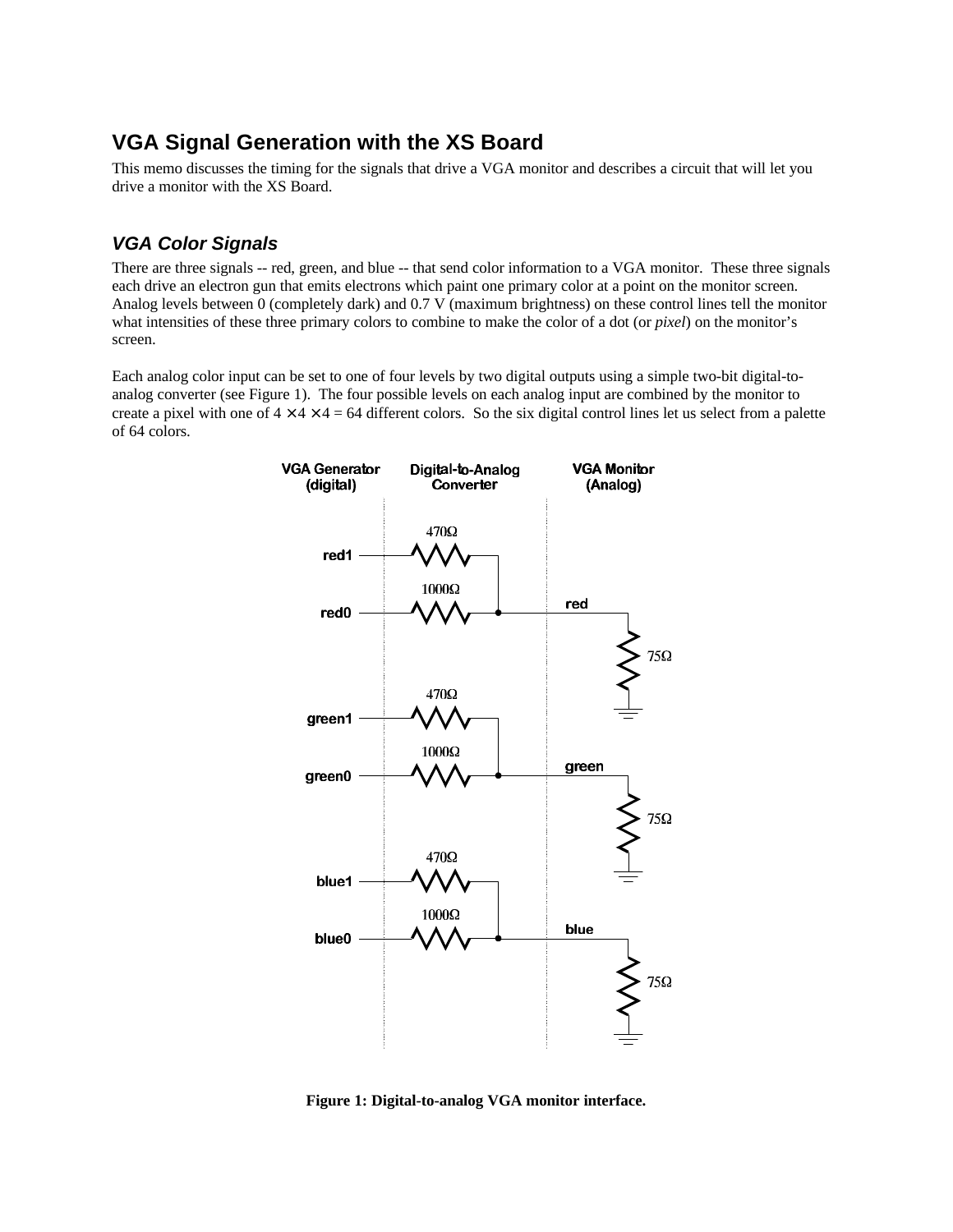## *VGA Signal Timing*

A single dot of color on a video monitor doesn't impart much information. A horizontal *line* of pixels carries a bit more information. But a *frame* composed of multiple lines can present an image on the monitor screen. A frame of VGA video typically has 480 lines and each line usually contains 640 pixels. In order to paint a frame, there are deflection circuits in the monitor that move the electrons emitted from the guns both left-to-right and top-to-bottom across the screen. These deflection circuits require two synchronization signals in order to start and stop the deflection circuits at the right times so that a line of pixels is painted across the monitor and the lines stack up from the top to the bottom to form an image. The timing for the VGA synchronization signals is shown in Figure 2.

Negative pulses on the *horizontal sync* signal mark the start and end of a line and ensure that the monitor displays the pixels between the left and right edges of the visible screen area. The actual pixels are sent to the monitor within a 25.17 μs window. The horizontal sync signal drops low a minimum of 0.94 μs after the last pixel and stays low for 3.77 μs. A new line of pixels can begin a minimum of 1.89 μs after the horizontal sync pulse ends. So a single line occupies 25.17 μs of a 31.77 μs interval. The other 6.6 μs of each line is the *horizontal blanking interval* during which the screen is dark.

In an analogous fashion, negative pulses on a *vertical sync* signal mark the start and end of a frame made up of video lines and ensure that the monitor displays the lines between the top and bottom edges of the visible monitor screen. The lines are sent to the monitor within a 15.25 ms window. The vertical sync signal drops low a minimum of 0.45 ms after the last line and stays low for 64 μs. The first line of the next frame can begin a minimum of 1.02 ms after the vertical sync pulse ends. So a single frame occupies 15.25 ms of a 16.784 ms interval. The other 1.534 ms of the frame interval is the *vertical blanking interval* during which the screen is dark.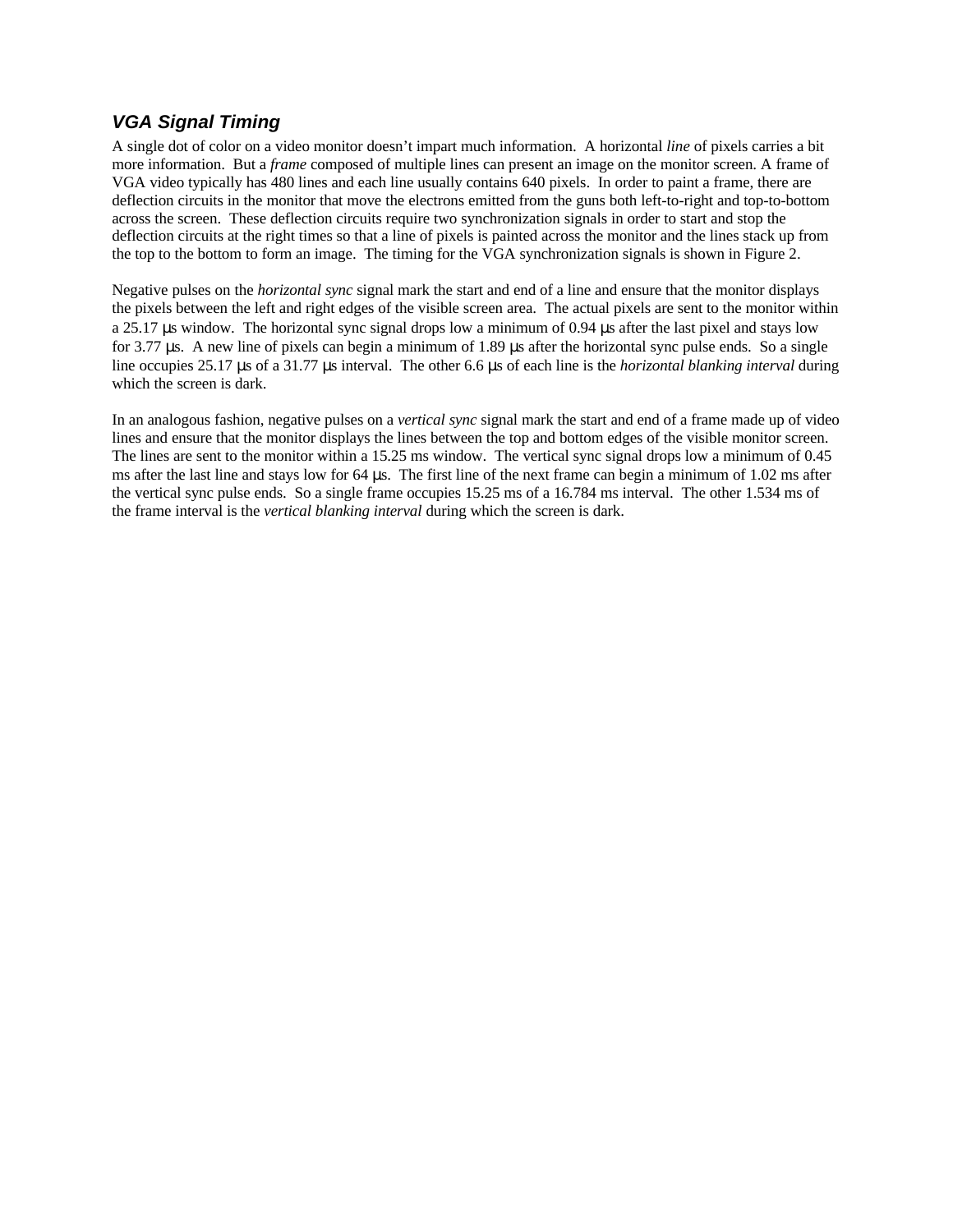

**Figure 2: VGA signal timing.**

### *VGA Signal Generator Algorithm*

Now we have to figure out a process that will send pixels to the monitor with the correct timing and framing. We can store a picture in the RAM of the XS Board. Then we can retrieve the data from the RAM, format it into lines of pixels, and send the lines to the monitor with the appropriate pulses on the horizontal and vertical sync pulses.

The pseudocode for a single frame of this process is shown in Listing 1. The pseudocode has two outer loops: one which displays the *L* lines of visible pixels, and another which inserts the *V* blank lines and the vertical sync pulse. Within the first loop, there are two more loops: one which sends the *P* pixels of each video line to the monitor, and another which inserts the *H* blank pixels and the horizontal sync pulse.

Within the pixel display loop, there are statements to get the next byte from the RAM. Each byte contains four twobit pixels. A small loop iteratively extracts each pixel to be displayed from the lower two bits of the byte. Then the byte is shifted by two bits so the next pixel will be in the right position during the next iteration of the loop. Since it has only two bits, each pixel can store one of four colors. The mapping from the two-bit pixel value to the actual values required by the monitor electronics is done by the COLOR\_MAP() routine.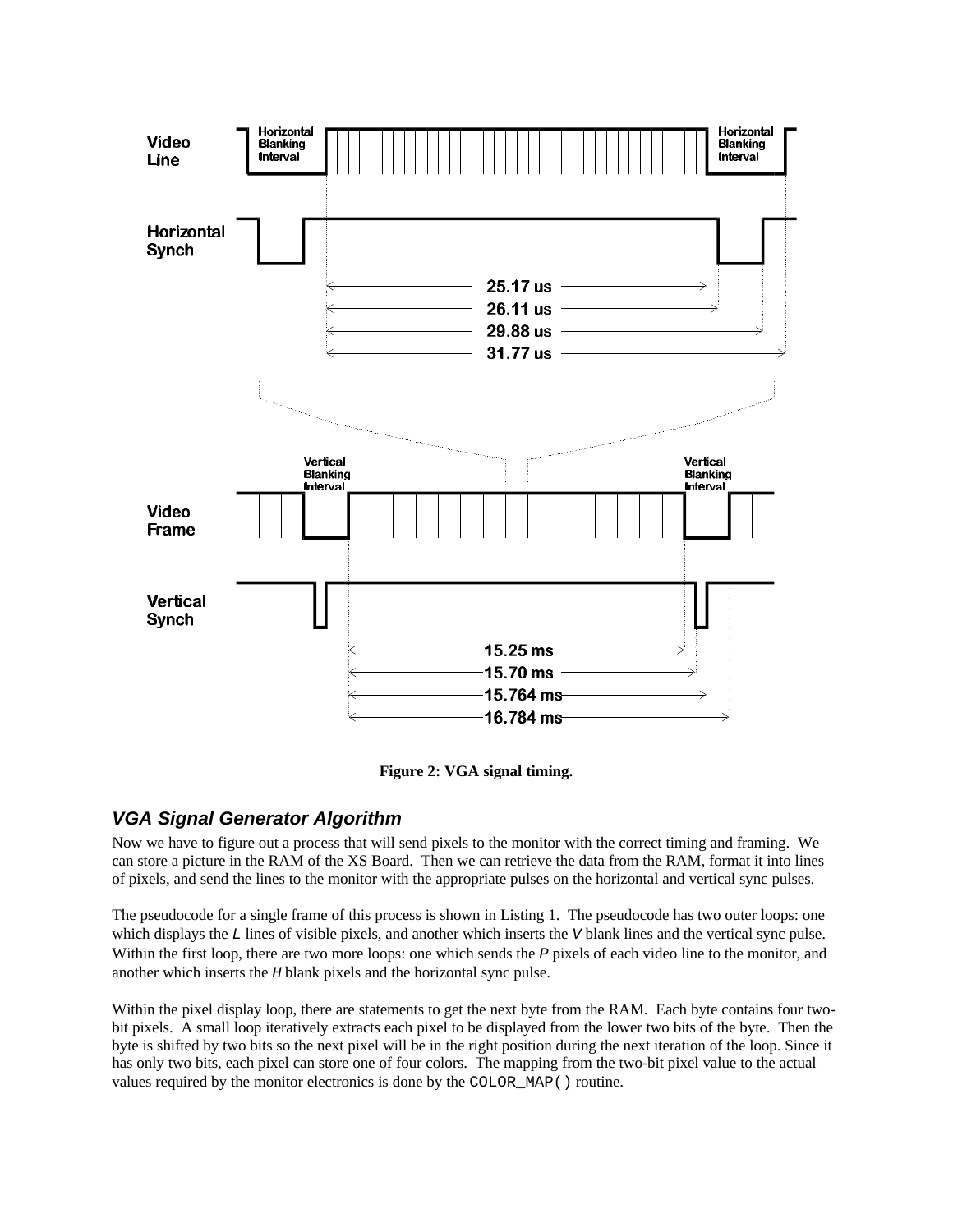```
/* send L lines of video to the monitor */
for line_cnt=1 to L
      /* send P pixels for each line */
      for pixel_cnt=1 to P
            /* get pixel data from the RAM */
            data = RAM(address)
            address = address + 1
            /* RAM data byte contains 4 pixels */
            for d=1 to 4
                  /* mask off pixel in the lower two bits */
                  pixel = data & 00000011
                  /* shift next pixel into lower two bits */
                  data = data>>2
                  /* get the color for the two-bit pixel */
                  color = COLOR_MAP(pixel)
                  send color to monitor
                  d = d + 1
            /* increment by four pixels */
            pixel_cnt = pixel_cnt + 4
      /* blank the monitor for H pixels */
      for horiz_blank_cnt=1 to H
            color = BLANK
            send color to monitor
            /* pulse the horizontal sync at the right time */
            if horiz_blank_cnt>HB0 and horiz_blank_cnt<HB1
                  hsync = 0
            else
                  hsync = 1
            horiz_blank_cnt = horiz_blank_cnt + 1
      line_cnt = line_cnt + 1
/* blank the monitor for V lines and insert vertical sync */
for vert_blank_cnt=1 to V
      color = BLANK
      send color to monitor
      /* pulse the vertical sync at the right time */
      if vert_blank_cnt>VB0 and vert_blank_cnt<VB1
            vsync = 0
      else
            vsync = 1
      vert_blank_cnt = vert_blank_cnt + 1
/* go back to start of picture in RAM */
address = 0
```
#### **Listing 1: VGA signal generation pseudocode.**

Figure 3 shows how to pipeline certain operations to account for delays in accessing data from the RAM. The pipeline has three stages:

- **stage 1:** The circuit uses the horizontal and vertical counters to compute the address where the next pixel is found in RAM. The counters are also used to determine the firing of the sync pulses and whether the video should be blanked. The pixel data from the RAM, blanking signal, and sync pulses are latched at the end of this stage so they can be used in the next stage.
- **stage 2:** The circuit uses the pixel data and the blanking signal to determine the binary color outputs. These outputs are latched at the end of this stage.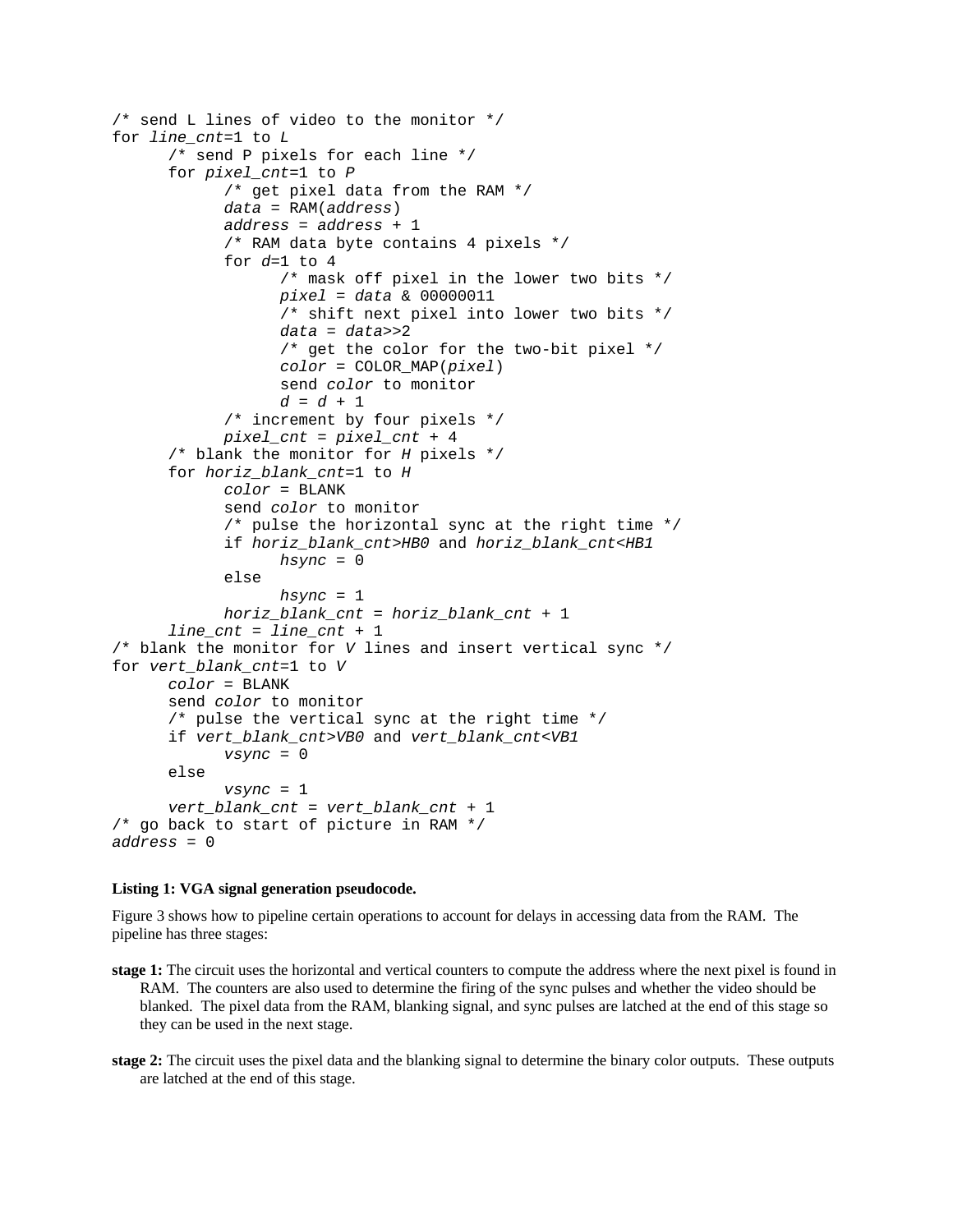**stage 3:** The binary color outputs are applied to the DAC which sets the intensity levels for the monitor's color guns. The actual pixel is painted on the screen during this stage.



**Figure 3: Pipelining of VGA signal generation tasks.**

#### *VGA Signal Generator in ABEL*

The pseudocode and pipeline timing will help us to understand the ABEL code for a VGA signal generator in Listing 2:

**Line 6:** This line declares an input which will reset all the other circuitry to a known state.

- **Line 7:** The input for the 12 MHz clock of the XS Board is declared here. This clock sets the maximum rate at which pixels can be sent to the monitor. The time interval within each line for transmitting viewable pixels is 25.17 μs, so this VGA generator circuit can only put a maximum of 25.17 ms  $\times$  12 MHz = 302 pixels on each line. For purposes of storing images in the RAM, it is convenient to reduce this to 256 pixels per line and blank the remaining 46 pixels. Half of these blank pixels are placed before the 256 viewable pixels and half are placed after them on a line. This centers the viewable pixels between the left and right edges of the monitor screen.
- Lines 8,9: The outputs for the horizontal and vertical sync pulses are declared. These outputs are registered to make sure they are not affected by combinational logic delays in the VGA generator circuitry.
- Lines 10-12: The outputs which control the red, green, and blue color guns of the monitor are declared here. Each gun is controlled by two bits, so there are four possible intensities for each color. Thus, this circuit can produce  $4 \times 4 \times 4 = 64$  different colors.
- **Lines 13,14**: These lines declare the outputs for driving the address lines of the RAM and the inputs for receiving the data from the RAM.

**Lines 15-17:** These are the declarations for the outputs which drive the control lines of the RAM.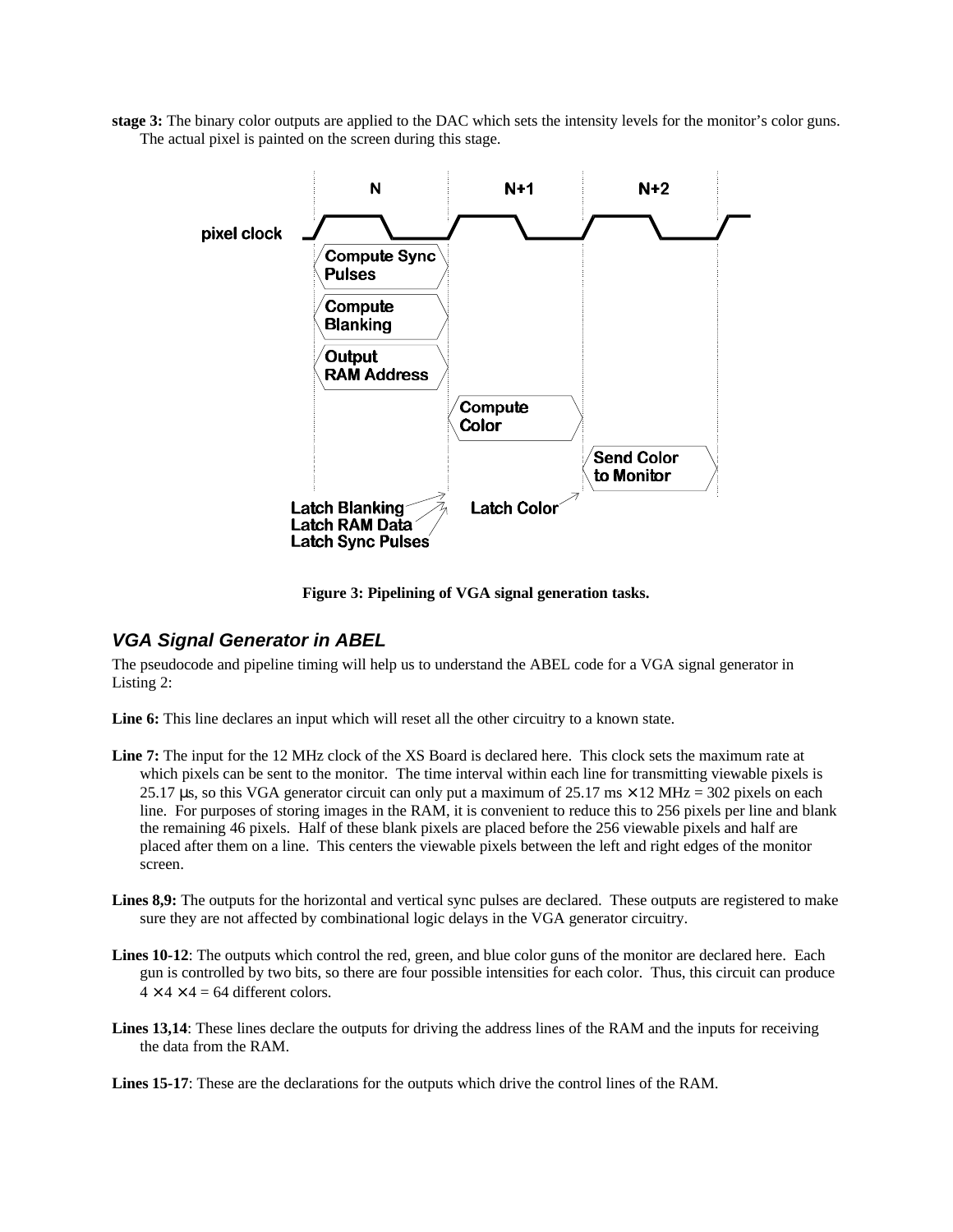- Lines 19,20: The counters that store the current horizontal position within a line of pixels and the vertical position of the line on the screen are declared on these lines. We will call these the horizontal or pixel counter, and the vertical or line counter, respectively. The line period is 31.77 μs which is 381 clock cycles, so the pixel counter needs at least nine bits of resolution. Each frame is composed of 528 video lines (only 480 are visible, the other 48 are blanked), so a ten bit counter is needed for the line counter.
- **Line 21**: This is the declaration for the eight-bit register that stores the four pixels received from the RAM.
- **Lines 22,23**: This line declares the video blanking signal and its registered counterpart that is used in the next pipeline stage.
- **Lines 25-31**: These lines define aliases for the signals that were declared earlier. Not that the current active pixel is defined to be in the lower two bits of the pixel byte.
- **Line 35**: The length of carry lookahead is set to one position, so all adders that follow will be of the simple, spaceefficient ripple-carry type. This conserves logic gates at the expense of speed.
- Lines 37,38: The pixel and line counters are set to zero when the reset input is high. The reset is only activated at the start of the operation of the VGA generator circuitry and is not used during the normal operations.
- Lines 39,40: The pixel counter is incremented on the rising edge of the 12 MHz pixel clock. The vertical line counter is clocked by the rising edge of the horizontal blanking pulse, so it increments only after a line of pixels is completed.
- **Lines 42,43**: The active-low horizontal and vertical sync registers are set to high values when the reset input is high.
- **Lines 44,45**: The registered horizontal sync output is updated on every pixel clock. The registered vertical sync output is updated whenever a line of video is completed. The values that are placed in these registers at specific times are determined in the statements which follow.
- Line 48: This line sets the range for the horizontal pixel counter to be [0,380]. When the counter reaches 380, it rolls over to 0. Thus, the counter has a period of 381 pixel clocks. With a pixel clock of 12 MHz, this translates to a period of 31.75 μs.
- **Line 50:** This line determines the active and inactive intervals of the registered horizontal sync output. The sync signal goes low on the cycle after the pixel counter reaches 291 and continues until the cycle after the counter reaches 337. This gives a low horizontal sync pulse of (337-291)=46 pixel clocks. With a pixel clock of 12 MHz, this translates to a low-going horizontal sync pulse of 3.83 μs. The sync pulse starts 292 clocks after the line of pixels begins, which translates to 24.33 μs. This is less than the 26.11 μs we stated before. The difference of 1.78 ms translates to 21 pixel clocks. This time interval corresponds to the 23 blank pixels that are placed prior to the 256 viewable pixels (minus two clock cycles for pipelining delays).
- **Line 52:** This line sets the range for the vertical line counter to be [0,527]. When the counter reaches 527, it rolls over to 0. Thus, the counter has a period of 528 lines. Since the duration of a line of pixels is 31.75 μs, this makes the frame interval equal to 16.76 ms.
- **Line 54:** This line determines the active and inactive intervals of the registered vertical sync output. The sync signal goes low on the cycle after the line counter reaches 493 and continues until the cycle after the counter reaches 495. This gives a low vertical sync pulse of (495-493)= 2 lines. With a line interval of 31.75 μs, this translates to a low-going vertical sync pulse of 63.5 μs. The vertical sync pulse starts  $494 \times 31.75 \text{ }\mu\text{s} = 15.68 \text{ ms}$  after the beginning of the first video line.
- **Line 56:** The activation of the video blanking control signal is set on this line. The video is blanked after 256 pixels on a line are displayed, or after 480 lines are displayed.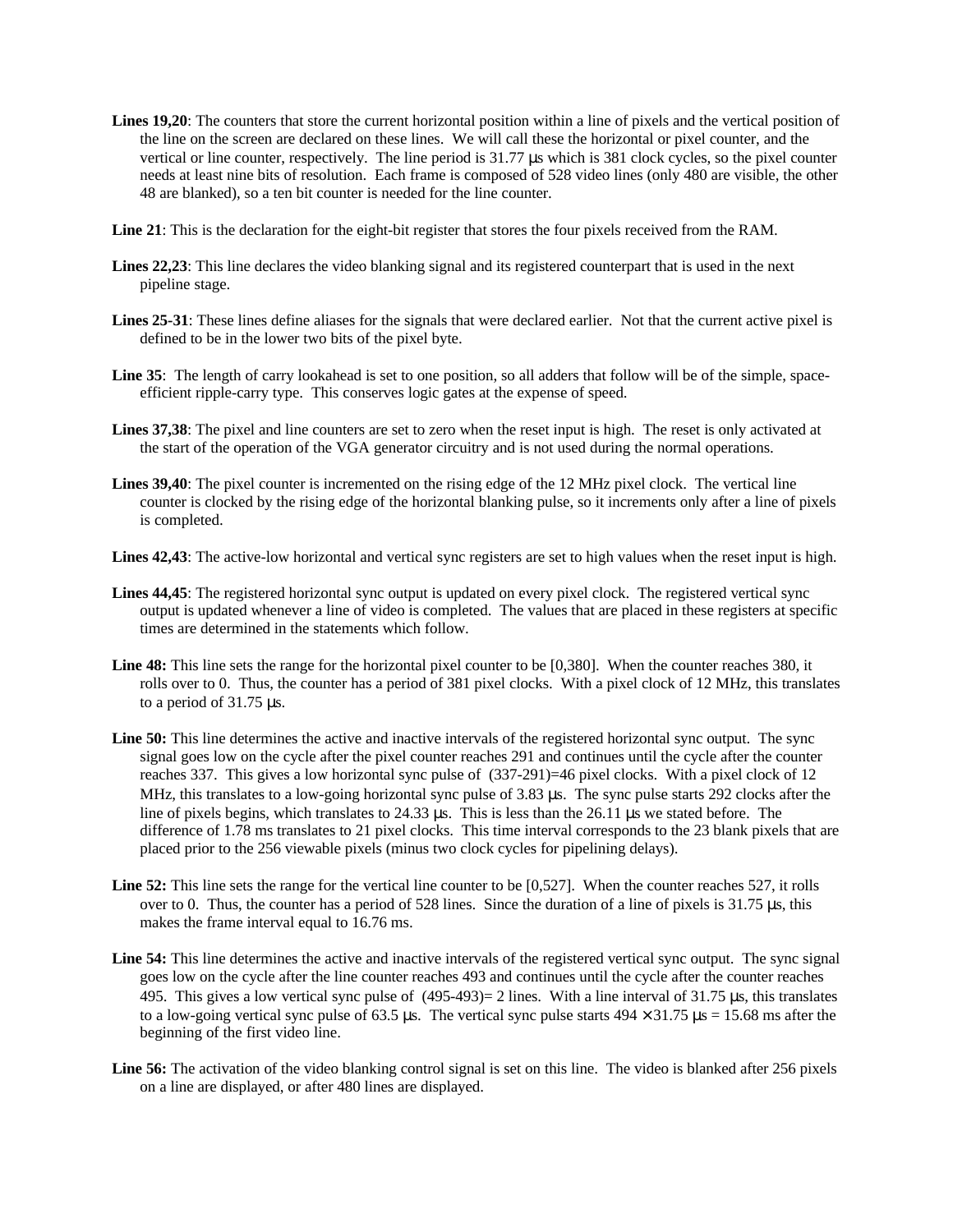- Lines 58-60: The blanking signal is stored in a register so it can be used during the next stage of the pipeline when the color is computed.
- **Lines 63,64:** On these lines, the RAM is permanently selected and writing to the RAM is disabled. This makes the RAM look like a ROM which stores video data.
- Line 65: The outputs from the RAM are disabled when the video is blanked since there is no need for pixels during the blanking intervals. This isn't really necessary since no other circuit is trying to access the RAM.
- Line 71: The address in RAM where the next four pixels are stored is calculated by concatenating the lower nine bits of the line counter with bits 7,6,5,4,3 and 2 of the pixel counter. With this arrangement, the line counter stores the address of one of  $2^9 = 512$  pages. Each page contains  $2^6 = 64$  bytes. Each byte contains four pixels, so each page stores one line of 256 pixels. The pixel counter increments through the bytes of a page to get the pixels for the current line. (Note that we don't need to use bits 1 and 0 of the pixel counter when computing the RAM address since each byte contains four pixels.) After the line is displayed, the line counter is incremented to point to the next page.
- **Lines 73,74:** The register that holds the byte of pixel data from RAM is cleared when the VGA circuit is reset. The register is updated on the rising edge of each pixel clock.
- Lines 80-82: The pixel register is loaded with data from the RAM whenever the lowest two bits of the pixel counter are both zero. The active pixel is always in the lower two bits of the register. Each pixel in the RAM data byte is shifted into the active position by right shifting the register two bits on each rising clock edge.
- **Line 86**: The register that holds the red, green, and blue color gun control bits is set to zero when the reset input is high.
- Line 87: The color register is clocked on the rising edge of the pixel clock since this is the rate at which new pixel values arrive.
- **Lines 88-96:** This truth-table defines the color gun control bits which are stored in the color register as a function of the pixel value and the blanking input. When the pipelined blanking input is low (lines 87-90), the color displayed on the monitor is red, green, blue, or white depending upon whether the pixel value is 00, 01, 10, or 11, respectively. When the pipelined blanking input is high (lines 91-94), the color register is loaded with zero which will display the color black on the monitor.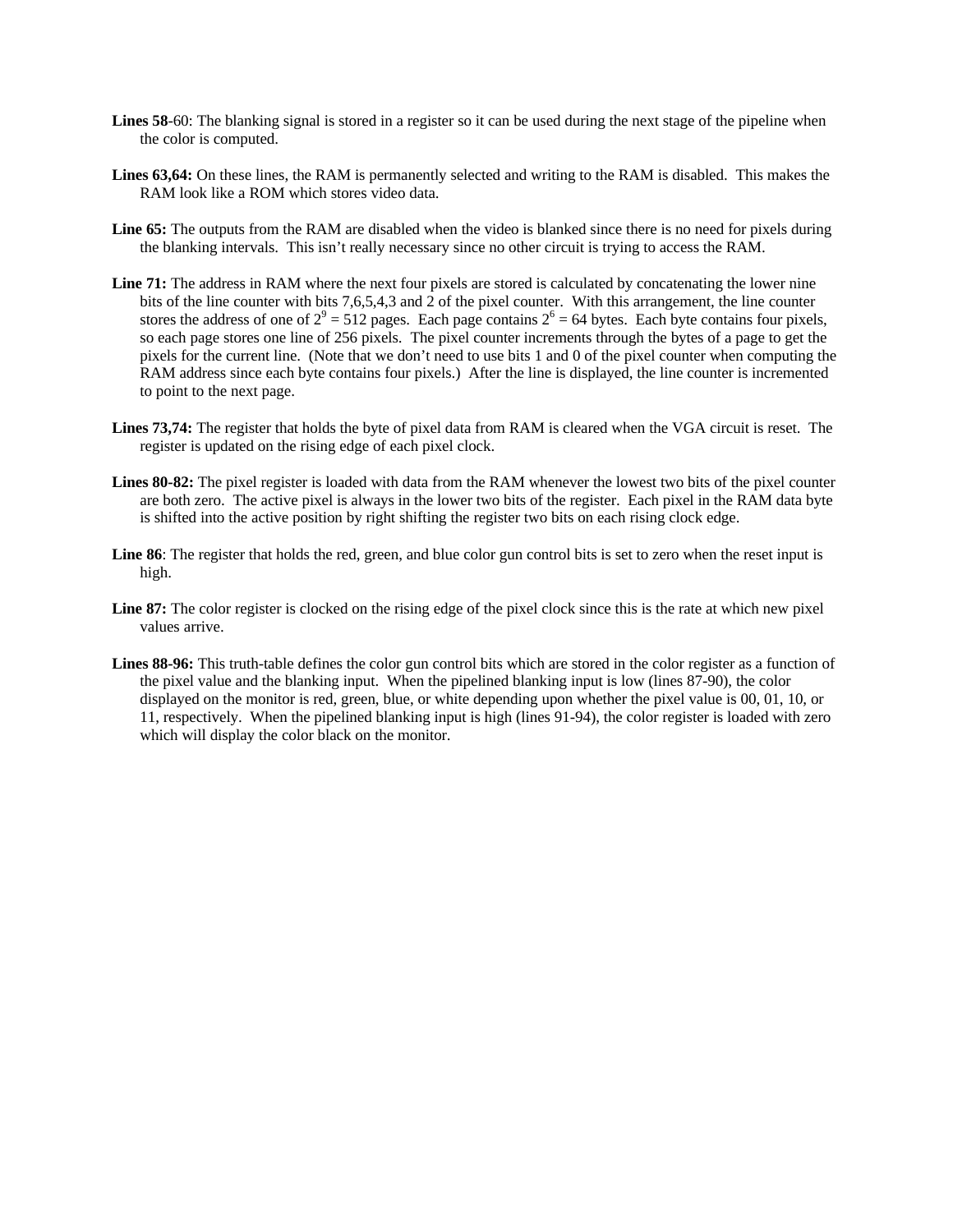```
001- MODULE VGACORE
002- TITLE 'VGA signal generator core'
003-
004- DECLARATIONS
005- "------ external signals -------
006- reset PIN; PIN; PIN; PESet
007- clock PIN; "VGA dot clock
008- hsyncb PIN ISTYPE 'REG'; "horizontal sync
009- vsyncb PIN ISTYPE 'REG'; "vertical (frame) sync
010- red1..red0 PIN ISTYPE 'REG'; "red component
011- green1..green0 PIN ISTYPE 'REG'; "green component
012- blue1..blue0 PIN ISTYPE 'REG'; "blue component
013- addr14..addr0 PIN; Taddress into video RAM
014- data7..data0 PIN; The "data from video RAM
015- csb PIN; PIN; The Published Property of the Post of the PIN; The Post of Tennes Property Post of Post of P
016- oeb PIN; PIN; PIN: "video RAM output enable
017- web PIN; PIN; The Property Public Property of Property Property Property Property Property Property Prope
018- "------ internal storage and signals -------
019- hcnt8..hcnt0 NODE ISTYPE 'REG'; "horizontal pixel counter
020- vcnt9..vcnt0 MODE ISTYPE 'REG'; "vertical line counter
021- pixrg7..pixrg0 NODE ISTYPE 'REG'; "byte-wide register for 4 pixels
022- blank MODE ISTYPE 'COM'; "video blanking signal
023- pblank MODE ISTYPE 'REG'; "pipelined blanking signal
024- "------ synonyms for various items -------
025- hcnt = [hcnt8..hcnt0];026 - vcnt = [vcnt9..vcnt0];
027- vram_addr = [addr14..addr0];
028- vram_data = [data7..data0];
029 - \text{pixrg} = [\text{pixrg7..pixrg0}];030- pixel = [pixrg1..pixrg0]; " current active 2-bit pixel
031- rgb = [red1..red0,green1..green0,blue1..blue0];
032-
033- EQUATIONS
034-
035- @CARRY 1; " ripple-carry addition is fast enough
036-
037- hcnt.ACLR = reset; "clear counter on active-high reset
038- vcnt.ACLR = reset; "clear counter on active-high reset
039- hcnt.CLK = clock; "horz. pixel counter increments on each dot clock
040- vcnt.CLK = hsyncb; "line counter increments after every horiz. line
041-042- hsyncb.ASET = reset;
043- vsyncb.ASET = reset;
044- hsyncb.CLK = clock;
045- vsyncb.CLK = hsyncb;
046-
047- "horiz. pixel counter rolls-over after 381 pixels
048- WHEN (hcnt<380) THEN hcnt:=hcnt+1 ELSE hcnt:=0;
049- "horiz. sync is low during this interval to signal start of a new line
050- WHEN ((hcnt>=291)&(hcnt<337)) THEN hsyncb:=0 ELSE hsyncb:=1;
051- "vertical line counter rolls-over after 528 lines
052- WHEN (vcnt<527) THEN vcnt:=vcnt+1 ELSE vcnt:=0;
053- "vert sync is low during this interval to signal the start of a frame
054- WHEN ((vent>=490) & (vent<492)) THEN vsyncb:=0 ELSE vsyncb:=1;
055- "blank video outside of visible region: (0,0)->(255,479)
056- WHEN ((hcnt>=256)#(vcnt>=480)) THEN blank=1 ELSE blank=0;
057- "store the blanking signal for use in the next pipeline stage
```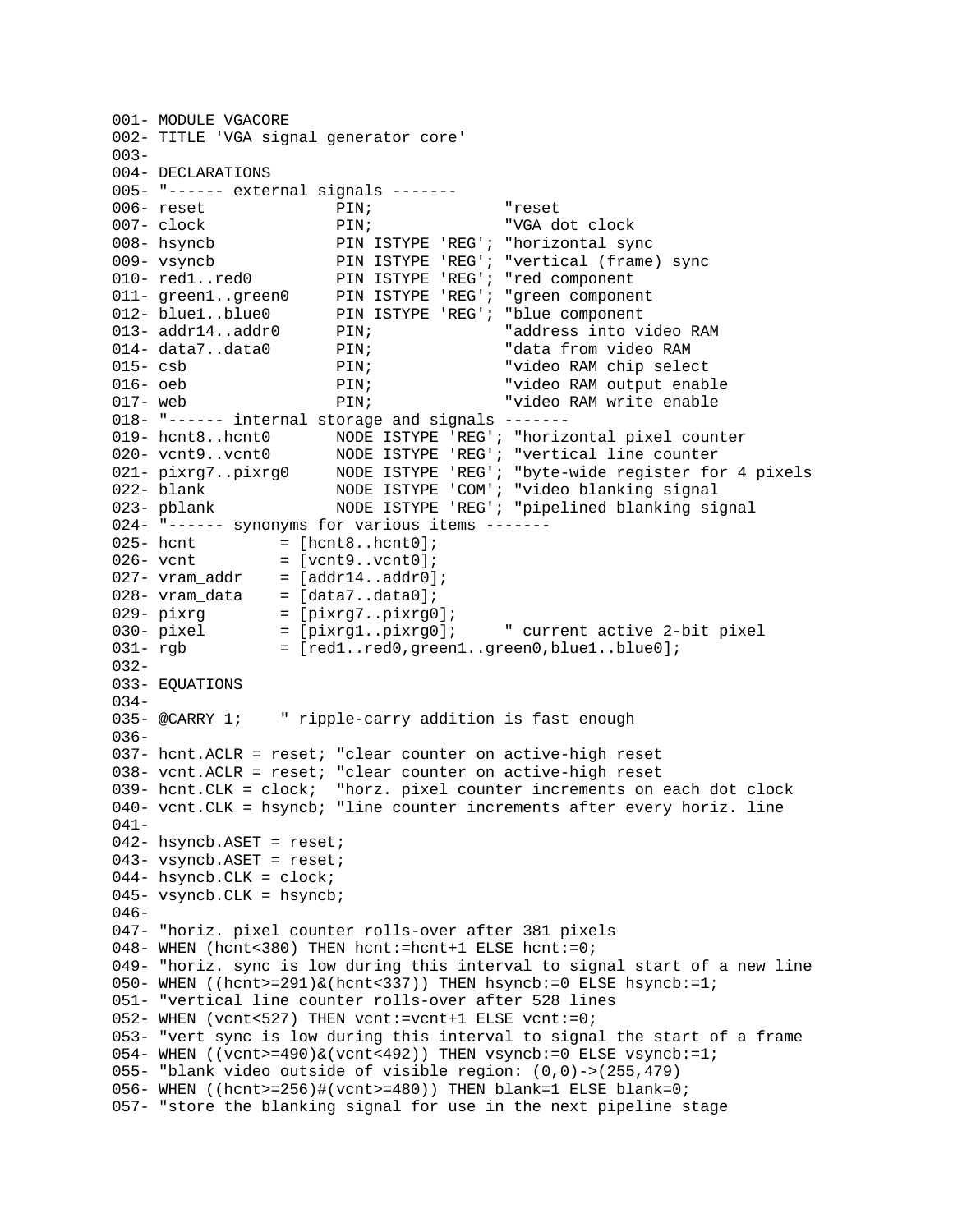```
058- pblank.ACLR = reset;
059- pblank.CLK = clock;
060- pblank := blank;
061-
062- "video RAM control signals
063 - \cosh = 0; "enable the RAM
064- web = 1; Tdisable writing to the RAM
065- oeb = blank; "enable the RAM outputs when video is not blanked
066- "the video RAM address is built from the lower 9 bits of the vertical
067- "line counter and bits 7-2 of the horizontal column counter.
068- "Each byte of the RAM contains four 2-bit pixels. As an example,
069- "the byte at address ^h1234=^b0001,0010,0011,0100 contains the pixels
070- "at (row,col) of (^h048,^hD0),(^h048,^hD1),(^h048,^hD2),(^h048,^hD3).
071- vram_addr = [vcnt8..vcnt0,hcnt7..hcnt2];
072-
073- pixrg.ACLR = reset; "clear pixel register on reset
074- pixrg.CLK = clock; "pixel clock controls changes in pixel register
075- "the pixel register is loaded with the byte from the video RAM location
076- "when the lower two bits of the horizontal counter are both zero.
077- "The active pixel is in the lower two bits of the pixel register.
078- "For the next 3 clocks, the pixel register is right-shifted by two bits
079- "to bring the other pixels in the register into the active position.
080- WHEN ([hcnt1..hcnt0]==^b00)
081- THEN pixrg := vram_data "load 4 pixels from RAM
082- ELSE pixrg := [0,0,pixrg7..pixrg2]; "right-shift pixel register 2 bits
083-
084- "color mapper that translates each 2-bit pixel into a 6-bit RGB value.
085- "when the video signal is blanked, the RGB value is forced to 0.
086 - rgb. ACLR = reset;
087 - rgb.CLK = clock;
088- TRUTH_TABLE ([pblank, pixel] :> rgb)
089- [ 0 , ^b00 ] :> ^b110000;<br>090- [ 0 , ^b01 ] :> ^b01100;
                [ 0 , ^*b01 ] :> ^*b001100;091- [ 0 , ^b10 ] :> ^b000011;
092- [ 0 , ^b11 ] :> ^b111111;
093- [ 1 ,^b00 ] :> ^b000000;
094- [ 1 , ^b01 ] :> ^b000000;
095- [ 1 , ^b10 ] :> ^b000000;
096- [ 1 , ^b11 ] :> ^b000000;
097-
098- END VGACORE
```
**Listing 2: ABEL code for a VGA signal generator.**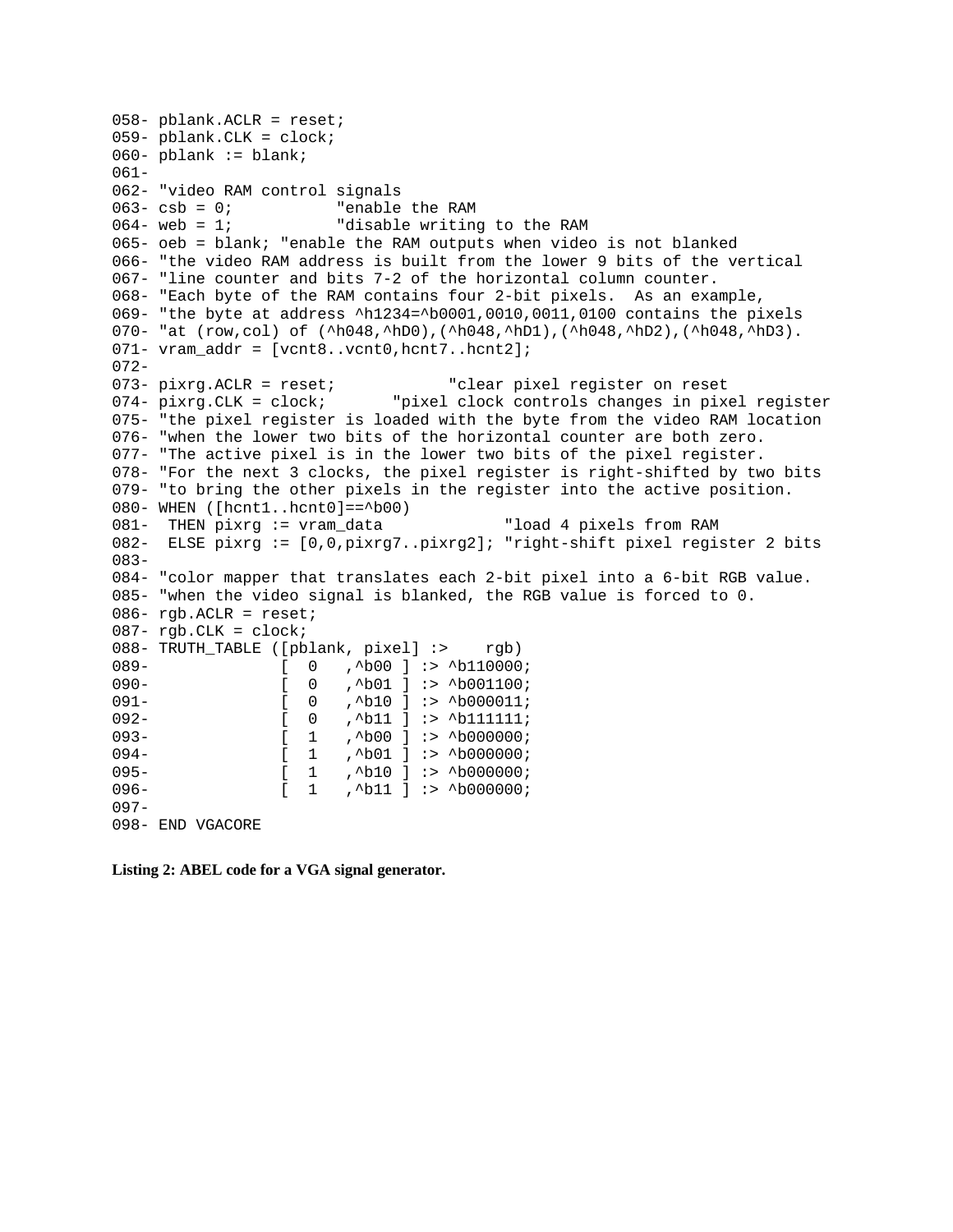The embedding of the VGA generator circuit within a schematic is shown in Figure 4. The user-constraints files for the XS40 and XS95 Boards are shown in Listing 3 and Listing 4, respectively.



**Figure 4: Placing the ABEL VGA generator into a schematic.**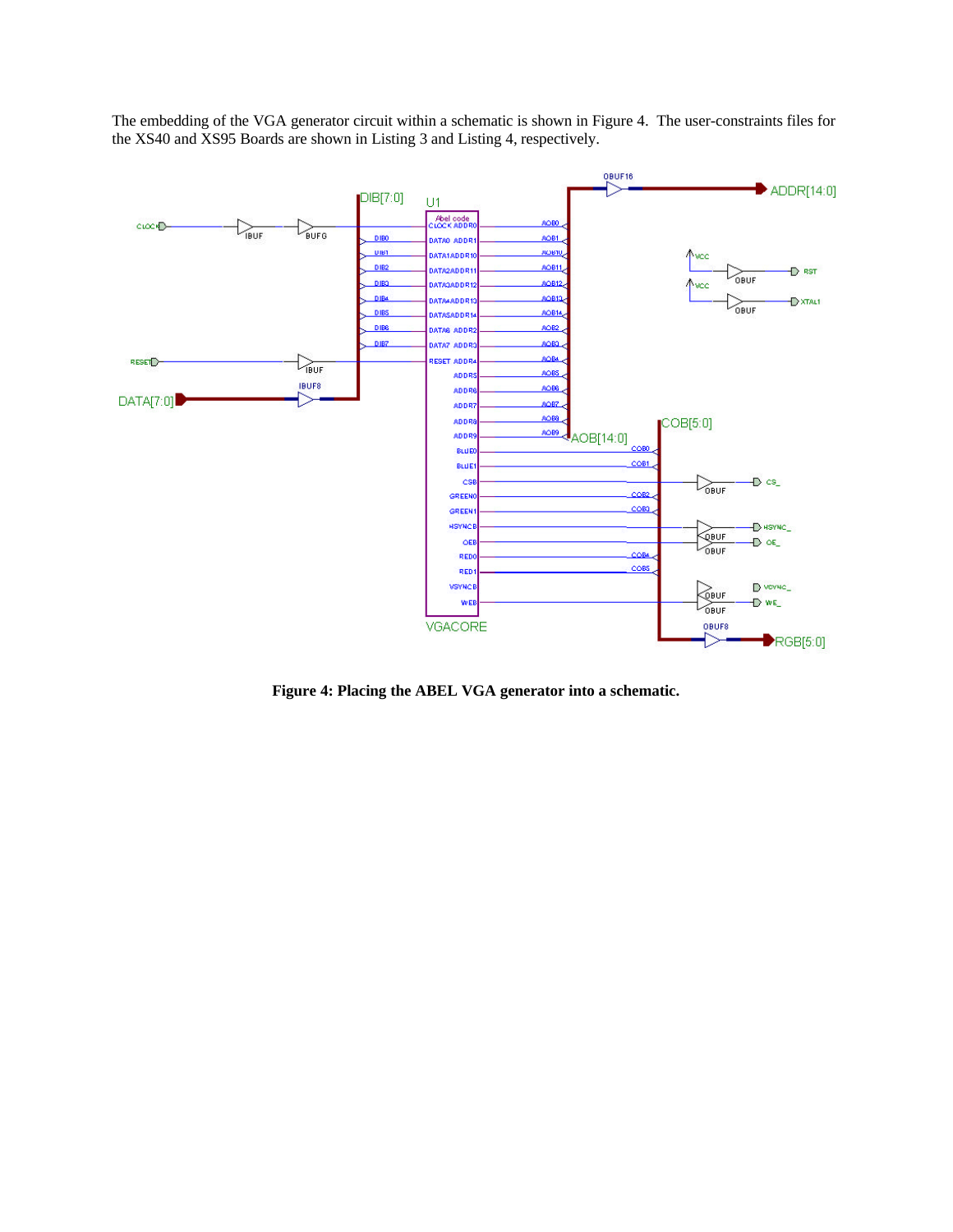| $001 -$     | NET        | RESET             | $LOC = P44;$   |
|-------------|------------|-------------------|----------------|
|             |            | 002- NET CLOCK    | $LOC=PI3;$     |
| $003 -$     |            | NET ADDR<0>       | $LOC=P3;$      |
| $004 - NET$ |            | ADDR < 1>         | $LOC = P4;$    |
| 005- NET    |            | ADDR < 2>         | $LOC=PS;$      |
| 006- NET    |            | ADDR < 3 >        | $LOC=P78;$     |
| 007- NET    |            | ADDR < 4>         | $LOC=P79;$     |
| $008 -$     | NET        | ADDR < 5          | $LOC = P82;$   |
| $009 -$     | NET        | ADDR < 6 >        | $LOC = P83;$   |
| $010 -$     | NET        | ADDR < 7          | $LOC = P84;$   |
| $011 -$     | NET        | ADDR < 8 >        | $LOC = P59;$   |
| 012- NET    |            | ADDR < 9          | $LOC = P57;$   |
| $013 -$     | NET        | ADDR < 10         | $LOC = P51;$   |
| $014 -$     | NET        | ADDR < 11         | $LOC = P56;$   |
| $015 -$     | NET        | ADDR < 12         | $LOC = P50;$   |
| $016 -$     | NET        | ADDR < 13         | $LOC = P58;$   |
| $017 -$     | NET        | ADDR < 14         | $LOC=P60;$     |
| $018 -$     | NET        | DATA < 0>         | $LOC=$ $P41$ ; |
| $019 -$     | NET        | DATA < 1>         | $LOC=P40;$     |
| $020 -$     | NET        | DATA < 2>         | $LOC=P39;$     |
| $021 -$     | NET        | DATA < 3>         | $LOC = P38;$   |
| $022 -$     | <b>NET</b> | DATA <sub>4</sub> | $LOC = P35;$   |
| $023 -$     | NET        | DATA<5>           | $LOC = P81;$   |
| $024 -$     | NET        | DATA<6>           | $LOC = P80;$   |
| $025 -$     | NET        | DATA < 7>         | $LOC=P10;$     |
| $026 -$     | NET        | $CS_$             | $LOC = P65;$   |
| $027 -$     | NET        | OE                | $LOC=P61;$     |
| $028 -$     | NET        | $WE_{-}$          | $LOC=P62;$     |
| $029 -$     | NET        | HSYNC_            | $LOC=P19;$     |
| $030 -$     | NET        | VSYNC_            | $LOC=P67;$     |
| $031 -$     | NET        | RGB <sub>4</sub>  | $LOC = P23;$   |
| $032 -$     | NET        | RGB<5>            | $LOC=PI8;$     |
| $033 -$     | NET        | RGB<2>            | $LOC = P24;$   |
| $034 -$     | NET        | RGB<3>            | $LOC = P20;$   |
| 035- NET    |            | RGB<0>            | $LOC = P25;$   |
| 036- NET    |            | RGB<1>            | $LOC = P26;$   |
| 037- NET    |            | <b>RST</b>        | $LOC = P36;$   |
| $038 -$     | <b>NET</b> | XTAL1             | $LOC=P37;$     |

**Listing 3: User-constraints file for the XS40 Board VGA generator circuit.**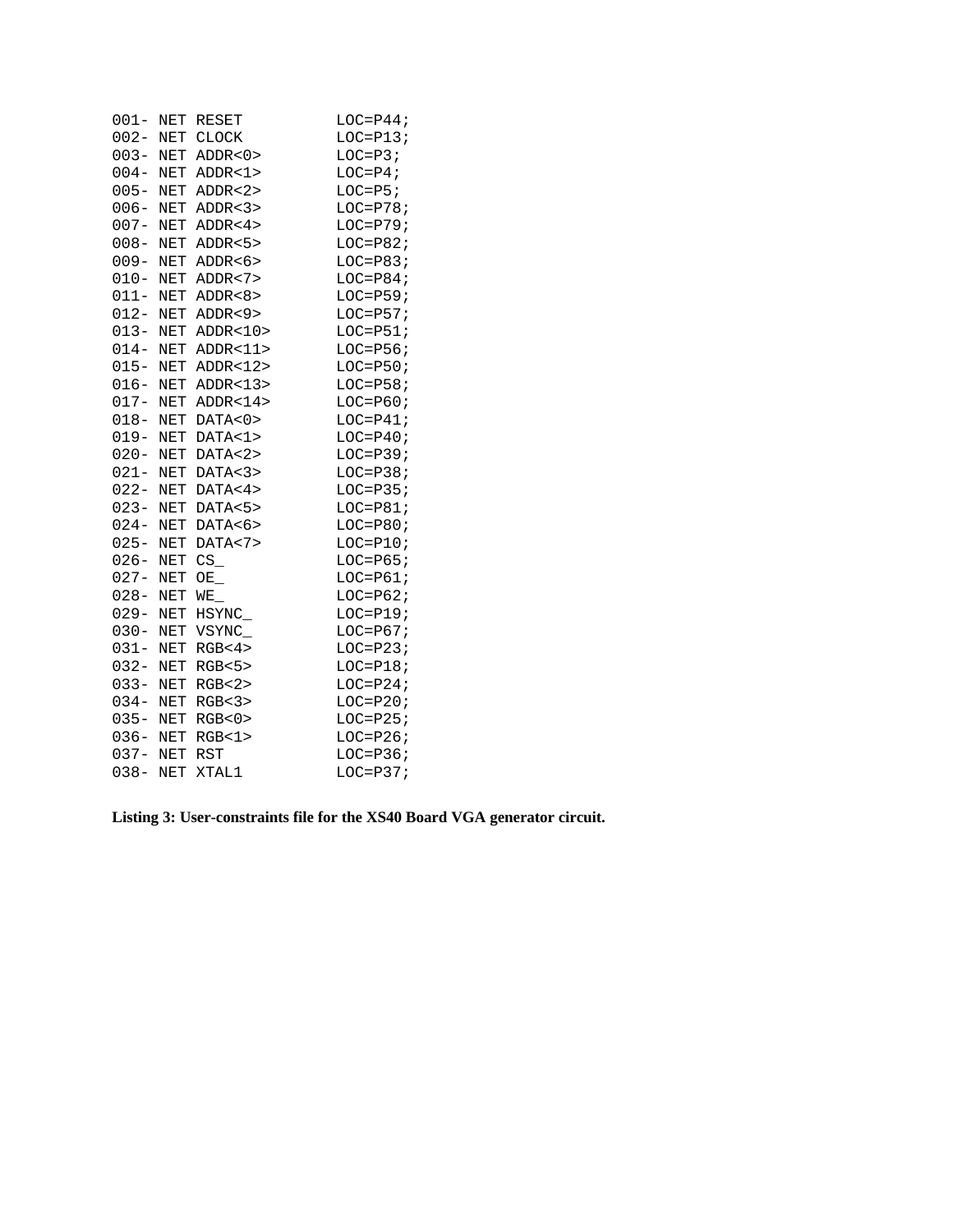| $001 -$ | NET                  | RESET             | LOC=PIN46;   |
|---------|----------------------|-------------------|--------------|
| $002 -$ |                      | NET CLOCK         | LOC=PIN9;    |
| $003 -$ | NET                  | ADDR < 0          | $LOC=PIN75;$ |
| $004 -$ | NET                  | ADDR < 1>         | LOC=PIN79;   |
| $005 -$ | NET                  | ADDR < 2>         | $LOC=PIN82;$ |
| $006 -$ | NET                  | ADDR < 3>         | LOC=PIN84;   |
| $007 -$ | NET                  | ADDR < 4>         | LOC=PIN1;    |
| $008 -$ | NET                  | ADDR < 5          | $LOC=PIN3;$  |
| $009 -$ | NET                  | ADDR < 6          | $LOC=PIN83;$ |
| $010 -$ | NET                  | ADDR < 7          | $LOC=PIN2;$  |
| $011 -$ | NET                  | ADDR < 8 >        | $LOC=PIN58;$ |
| $012 -$ | $\operatorname{NET}$ | ADDR < 9          | $LOC=PIN56;$ |
| $013 -$ | NET                  | ADDR < 10         | $LOC=PIN54;$ |
| $014 -$ | NET                  | ADDR < 11         | $LOC=PIN55;$ |
| $015 -$ | NET                  | ADDR < 12         | $LOC=PIN53;$ |
| $016 -$ | NET                  | ADDR < 13         | $LOC=PIN57;$ |
| $017 -$ | NET                  | ADDR < 14         | $LOC=PIN61;$ |
| $018 -$ | NET                  | DATA < 0>         | LOC=PIN44;   |
| $019 -$ | NET                  | DATA < 1>         | $LOC=PIN43;$ |
| $020 -$ | <b>NET</b>           | DATA < 2>         | $LOC=PIN41;$ |
| $021 -$ | NET                  | DATA < 3>         | $LOC=PIN40;$ |
| $022 -$ | NET                  | DATA <sub>4</sub> | LOC=PIN39;   |
| $023 -$ | NET                  | DATA<5>           | LOC=PIN37;   |
| $024 -$ | NET                  | DATA<6>           | $LOC=PIN36;$ |
| $025 -$ | NET                  | DATA < 7>         | $LOC=PIN35;$ |
| $026 -$ | NET                  | $CS_$             | LOC=PIN65;   |
| $027 -$ | <b>NET</b>           | OE                | $LOC=PIN62;$ |
| $028 -$ | NET                  | $WE_{-}$          | LOC=PIN63;   |
| $029 -$ | NET                  | HSYNC_            | LOC=PIN15;   |
| $030 -$ | $\operatorname{NET}$ | VSYNC_            | $LOC=PIN24;$ |
| $031 -$ | NET                  | RGB<4>            | $LOC=PIN18;$ |
| $032 -$ | NET                  | RGB<5>            | $LOC=PIN14;$ |
| $033 -$ | NET                  | RGB<2>            | $LOC=PIN19;$ |
| $034 -$ | NET                  | RGB<3>            | $LOC=PIN17;$ |
| $035 -$ | NET                  | RGB<0>            | $LOC=PIN21;$ |
| $036 -$ | NET                  | RGB<1>            | $LOC=PIN23;$ |
| $037 -$ | NET                  | <b>RST</b>        | $LOC=PIN45;$ |
| $038 -$ | <b>NET</b>           | XTAL1             | LOC=PIN10;   |
|         |                      |                   |              |

**Listing 4: User-constraints file for the XS95 Board VGA generator circuit.**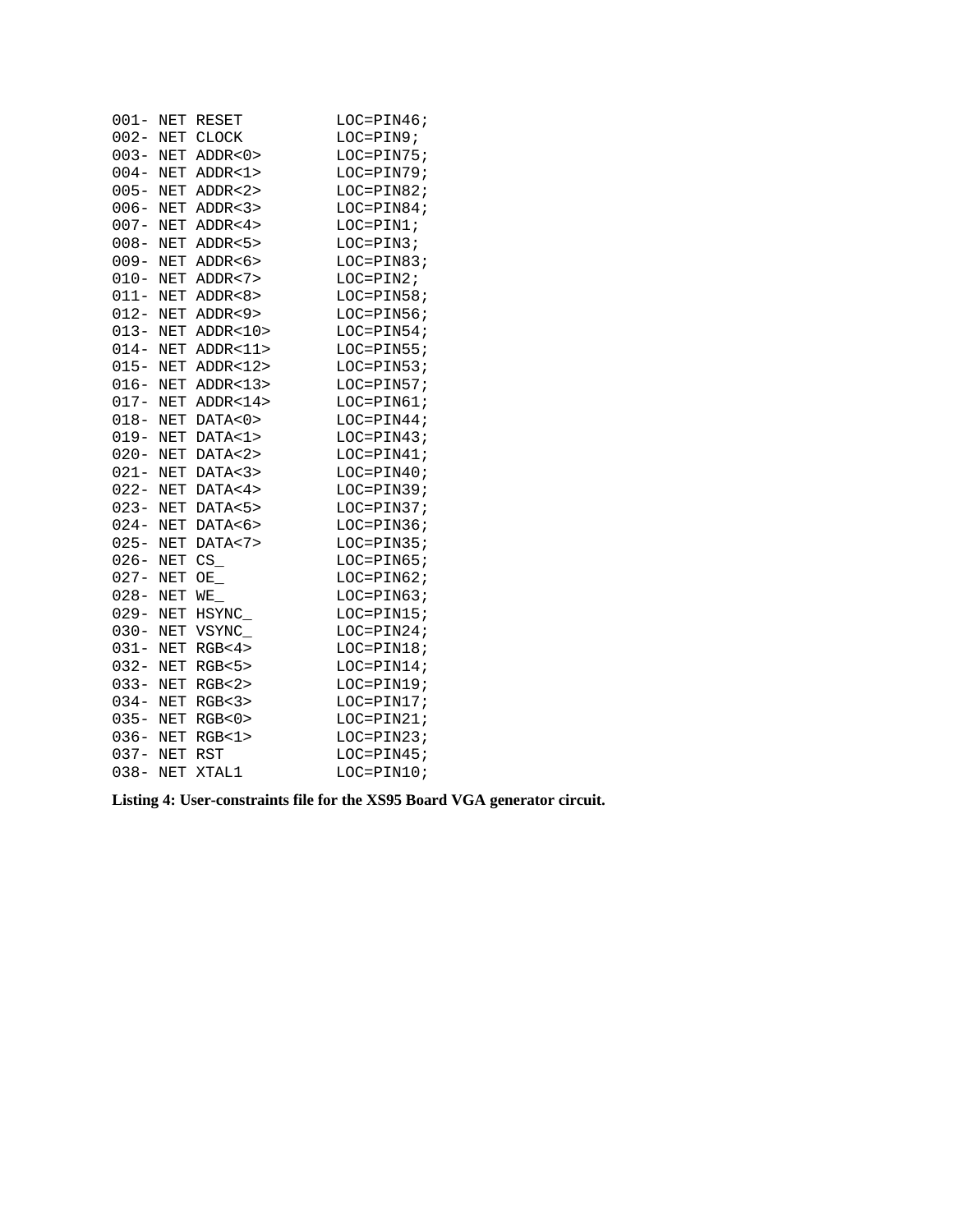#### *VGA Signal Generator in VHDL*

A VHDL version of the VGA signal generator is shown in Listing 5. The inputs and outputs of the circuit as defined in the entity declaration are as follows:

**reset:** This line declares an input which will reset all the other circuitry to a known state.

- **clock:** The input for the 12 MHz clock of the XS Board is declared here. This clock sets the maximum rate at which pixels can be sent to the monitor. The time interval within each line for transmitting viewable pixels is 25.17 us, so this VGA generator circuit can only put a maximum of  $25.17 \text{ ms} \times 12 \text{ MHz} = 302 \text{ pixels on each line.}$ For purposes of storing images in the RAM, it is convenient to reduce this to 256 pixels per line and blank the remaining 46 pixels. Half of these blank pixels are placed before the 256 viewable pixels and half are placed after them on a line. This centers the viewable pixels between the left and right edges of the monitor screen.
- **hsyncb, vsyncb:** The outputs for the horizontal and vertical sync pulses are declared. The hsyncb output is declared as a buffer because it will also be referenced within the architecture section as a clock for the vertical line counter.
- **rgb:** The outputs which control the red, green, and blue color guns of the monitor are declared here. Each gun is controlled by two bits, so there are four possible intensities for each color. Thus, this circuit can produce  $4 \times 4$  $\times$  4 = 64 different colors.
- **addr, data**: These lines declare the outputs for driving the address lines of the RAM and the inputs for receiving the data from the RAM.
- **csb, oeb, web**: These are the declarations for the outputs which drive the control lines of the RAM.

The preamble of the architecture section declares the following resources:

- **hcnt, vcnt**: The counters that store the current horizontal position within a line of pixels and the vertical position of the line on the screen are declared on these lines. We will call these the horizontal or pixel counter, and the vertical or line counter, respectively. The line period is 31.77 μs which is 381 clock cycles, so the pixel counter needs at least nine bits of resolution. Each frame is composed of 528 video lines (only 480 are visible, the other 48 are blanked), so a ten bit counter is needed for the line counter.
- **pixrg**: This is the declaration for the eight-bit register that stores the four pixels received from the RAM.
- **blank, pblank**: This line declares the video blanking signal and its registered counterpart that is used in the next pipeline stage.

Within the main body of the architecture section, the following processes are executed:

- **A:** This process describes the operation of the horizontal pixel counter. The counter is asynchronously set to zero when the reset input is high. The counter increments on the rising edge of each pixel clock. The range for the horizontal pixel counter is [0,380]. When the counter reaches 380, it rolls over to 0 on the next cycle. Thus, the counter has a period of 381 pixel clocks. With a pixel clock of 12 MHz, this translates to a period of 31.75 μs.
- **B:** This process describes the operation of the vertical line counter. The counter is asynchronously set to zero when the reset input is high. The counter increments on the rising edge of the horizontal sync pulse after a line of pixels is completed. The range for the horizontal pixel counter is [0,527]. When the counter reaches 527, it rolls over to 0 on the next cycle. Thus, the counter has a period of 528 lines. Since the duration of a line of pixels is 31.75 μs, this makes the frame interval equal to 16.76 ms.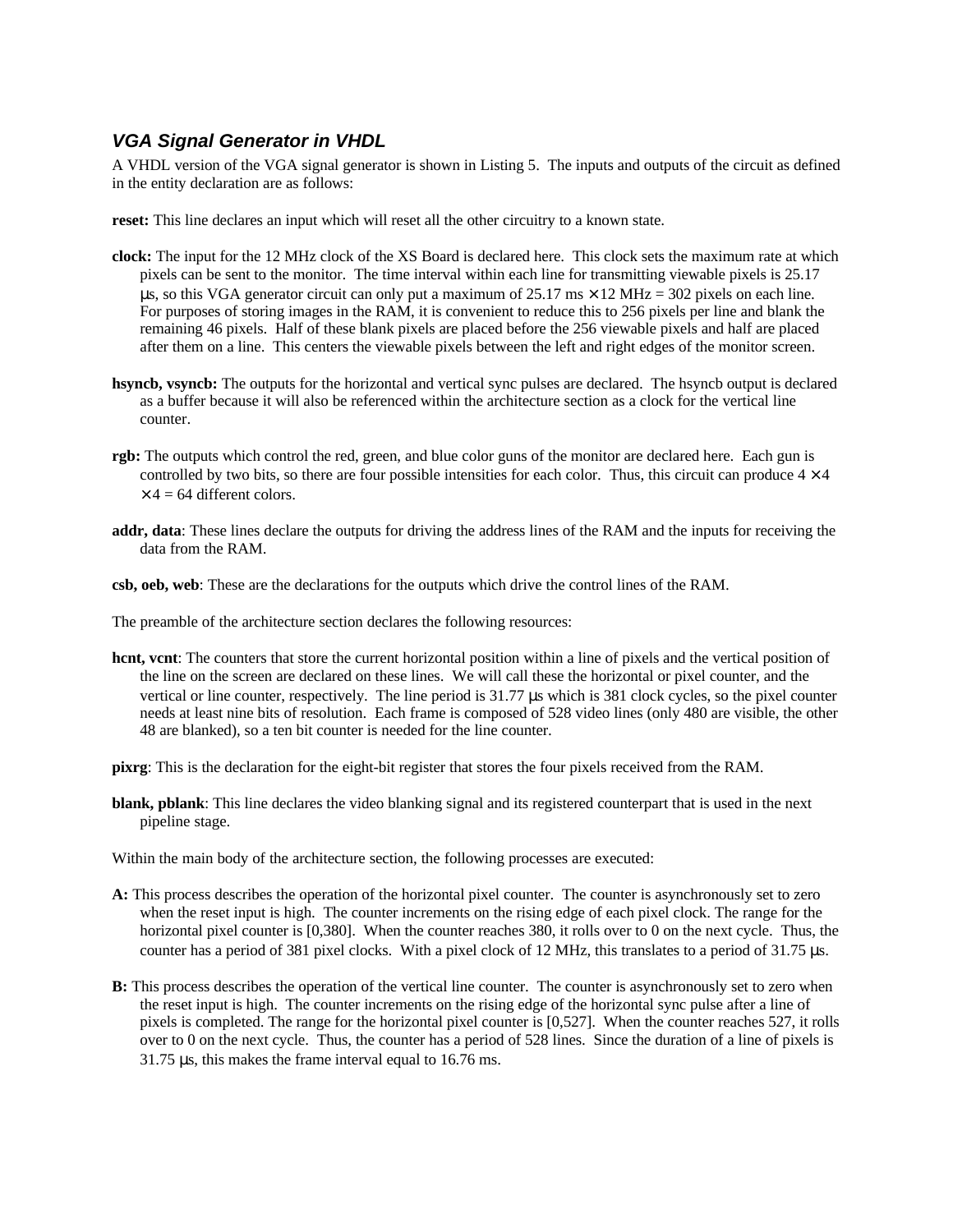- **C:** This process describes the operation of the horizontal sync pulse generator. The horizontal sync is set to its inactive high level when the reset is activated. During normal operations, the horizontal sync output is updated on every pixel clock. The sync signal goes low on the cycle after the pixel counter reaches 291 and continues until the cycle after the counter reaches 337. This gives a low horizontal sync pulse of (337-291)=46 pixel clocks. With a pixel clock of 12 MHz, this translates to a low-going horizontal sync pulse of 3.83 μs. The sync pulse starts 292 clocks after the line of pixels begins, which translates to 24.33 μs. This is less than the 26.11 μs we stated before. The difference of 1.78 ms translates to 21 pixel clocks. This time interval corresponds to the 23 blank pixels that are placed prior to the 256 viewable pixels (minus two clock cycles for pipelining delays).
- **D:** This process describes the operation of the vertical sync pulse generator. The vertical sync is set to its inactive high level when the reset is activated. During normal operations, the vertical sync output is updated after every line of pixels is completed. The sync signal goes low on the cycle after the line counter reaches 493 and continues until the cycle after the counter reaches 495. This gives a low vertical sync pulse of (495-493)= 2 lines. With a line interval of 31.75 μs, this translates to a low-going vertical sync pulse of 63.5 μs. The vertical sync pulse starts  $494 \times 31.75 \,\mu s = 15.68 \,\text{ms}$  after the beginning of the first video line.
- **E:** This line describes the computation of the combinatorial blanking signal. The video is blanked after 256 pixels on a line are displayed, or after 480 lines are displayed.
- **F:** This process describes the operation of the pipelined video blanking signal. Within the process, the blanking signal is stored in a register so it can be used during the next stage of the pipeline when the color is computed.
- **G:** On these lines, the RAM is permanently selected and writing to the RAM is disabled. This makes the RAM look like a ROM which stores video data. Also the outputs from the RAM are disabled when the video is blanked since there is no need for pixels during the blanking intervals. This isn't really necessary since no other circuit is trying to access the RAM.
- **H:** The address in RAM where the next four pixels are stored is calculated by concatenating the lower nine bits of the line counter with bits 7,6,5,4,3 and 2 of the pixel counter. With this arrangement, the line counter stores the address of one of  $2^9 = 512$  pages. Each page contains  $2^6 = 64$  bytes. Each byte contains four pixels, so each page stores one line of 256 pixels. The pixel counter increments through the bytes of a page to get the pixels for the current line. (Note that we don't need to use bits 1 and 0 of the pixel counter when computing the RAM address since each byte contains four pixels.) After the line is displayed, the line counter is incremented to point to the next page.
- **I:** This process describes the operation of the register that holds the byte of pixel data read from RAM. The register is asynchronously cleared when the VGA circuit is reset. The register is updated on the rising edge of each pixel clock. The pixel register is loaded with data from the RAM whenever the lowest two bits of the pixel counter are both zero. The active pixel is always in the lower two bits of the register. Each pixel in the RAM data byte is shifted into the active position by right shifting the register two bits on each rising clock edge.
- **J:** this process describes the process by which the current active pixel is mapped into the six bits which drive the red, green and blue color guns. The register is set to zero (which displays as the color black) when the reset input is high. The color register is clocked on the rising edge of the pixel clock since this is the rate at which new pixel values arrive. The value clocked into the register is a function of the pixel value and the blanking input. When the pipelined blanking input is low (inactive), the color displayed on the monitor is red, green, blue, or white depending upon whether the pixel value is 00, 01, 10, or 11, respectively. When the pipelined blanking input is high, the color register is loaded with zero (black).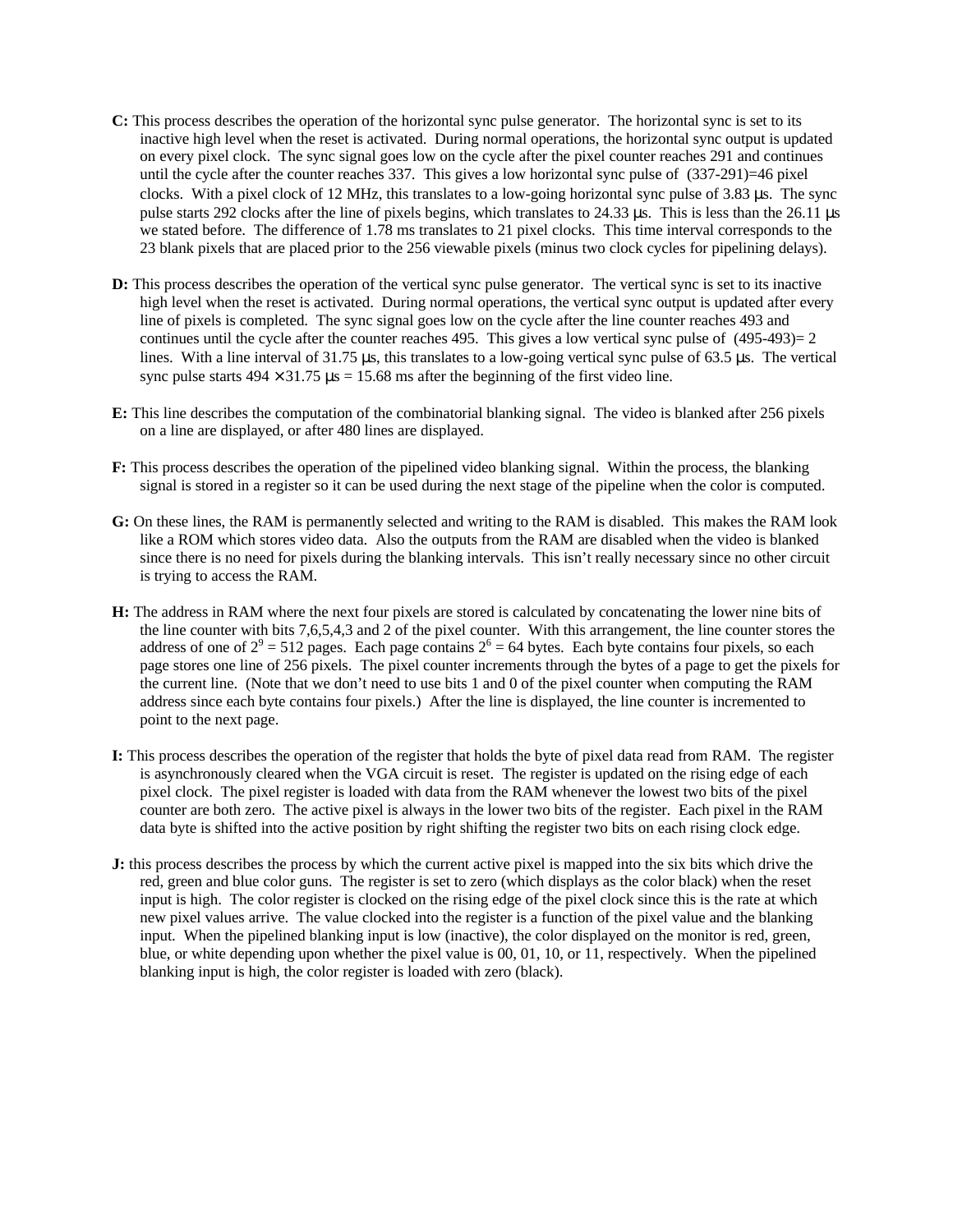```
library IEEE;
use IEEE.std_logic_1164.all;
use IEEE.std_logic_unsigned.all;
entity vgacore is
     port
      (
            reset: in std_logic; -- reset
            clock: in std_logic; -- VGA dot clock
           hsyncb: buffer std_logic; -- horizontal (line) sync
           vsyncb: out std_logic; -- vertical (frame) sync
           rgb: out std_logic_vector(5 downto 0); -- red,green,blue colors
           addr: out std_logic_vector(14 downto 0); -- address to video RAM
           data: in std_logic_vector(7 downto 0); -- data from video RAM
            csb: out std_logic; -- video RAM chip enable
            oeb: out std_logic; -- video RAM output enable
            web: out std_logic -- video RAM write enable
      );
end vgacore;
architecture vgacore_arch of vgacore is
signal hcnt: std_logic_vector(8 downto 0); -- horizontal pixel counter
signal vcnt: std_logic_vector(9 downto 0); -- vertical line counter
signal pixrg: std_logic_vector(7 downto 0); -- byte register for 4 pixels
signal blank: std_logic; -- video blanking signal
signal pblank: std_logic; -- pipelined video blanking signal
begin
A: process(clock,reset)
begin
      -- reset asynchronously clears pixel counter
     if reset='1' then
           hcnt <= "000000000";
      -- horiz. pixel counter increments on rising edge of dot clock
     elsif (clock'event and clock='1') then
            -- horiz. pixel counter rolls-over after 381 pixels
           if hcnt<380 then
                 hcnt \leq hcnt + 1;
           else
                 hcnt \leq "000000000";
           end if;
     end if;
end process;
B: process(hsyncb,reset)
begin
      -- reset asynchronously clears line counter
     if reset='1' then
           vcnt <= "0000000000";
      -- vert. line counter increments after every horiz. line
     elsif (hsyncb'event and hsyncb='1') then
           -- vert. line counter rolls-over after 528 lines
           if vcnt<527 then
                 vcnt \le vcnt + 1;
           else
                 vcnt <= "0000000000";
           end if;
```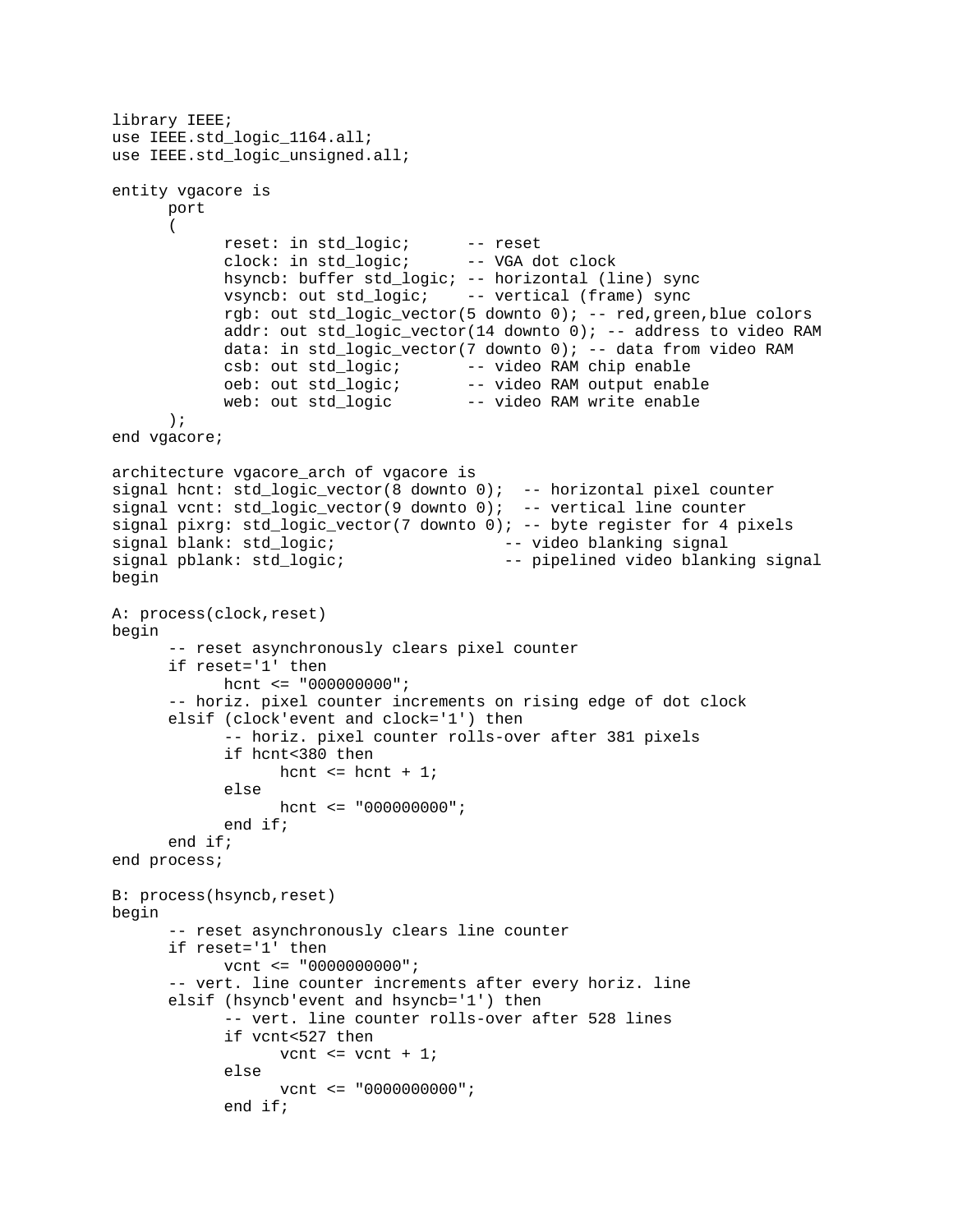```
end if;
end process;
C: process(clock,reset)
begin
      -- reset asynchronously sets horizontal sync to inactive
      if reset='1' then
            hsyncb \leq '1';
      -- horizontal sync is recomputed on the rising edge of every dot clock
      elsif (clock'event and clock='1') then
            -- horiz. sync low in this interval to signal start of new line
            if (hcnt>=291 and hcnt<337) then
                  hsyncb \leq '0';
            else
                  hsyncb\leftarrow'1';
            end if;
      end if;
end process;
D: process(hsyncb,reset)
begin
      -- reset asynchronously sets vertical sync to inactive
      if reset='1' then
            vsyncb \leq '1';
      -- vertical sync is recomputed at the end of every line of pixels
      elsif (hsyncb'event and hsyncb='1') then
            -- vert. sync low in this interval to signal start of a new frame
            if (vcnt>=490 and vcnt<492) then
                  vsyncb <= '0';
            else
                  vsyncb \leq '1';
            end if;
      end if;
end process;
-- blank video outside of visible region: (0,0) -> (255,479)
E: blank \le '1' when (hcnt>=256 or vcnt>=480) else '0';
-- store the blanking signal for use in the next pipeline stage
F: process(clock,reset)
begin
      if reset='1' then
            pblank <= '0';
      elsif (clock'event and clock='1') then
            pblank <= blank;
      end if;
end process;
-- video RAM control signals
G:<br>csb <= '0';
csb \leq 0'i -- enable the RAM web \leq 1'i -- disable writing
                  -- disable writing to the RAM
oeb <= blank; -- enable the RAM outputs when video is not blanked
-- The video RAM address is built from the lower 9 bits of the vertical
-- line counter and bits 7-2 of the horizontal pixel counter.
-- Each byte of the RAM contains four 2-bit pixels. As an example,
-- the byte at address ^h1234=^b0001,0010,0011,0100 contains the pixels
```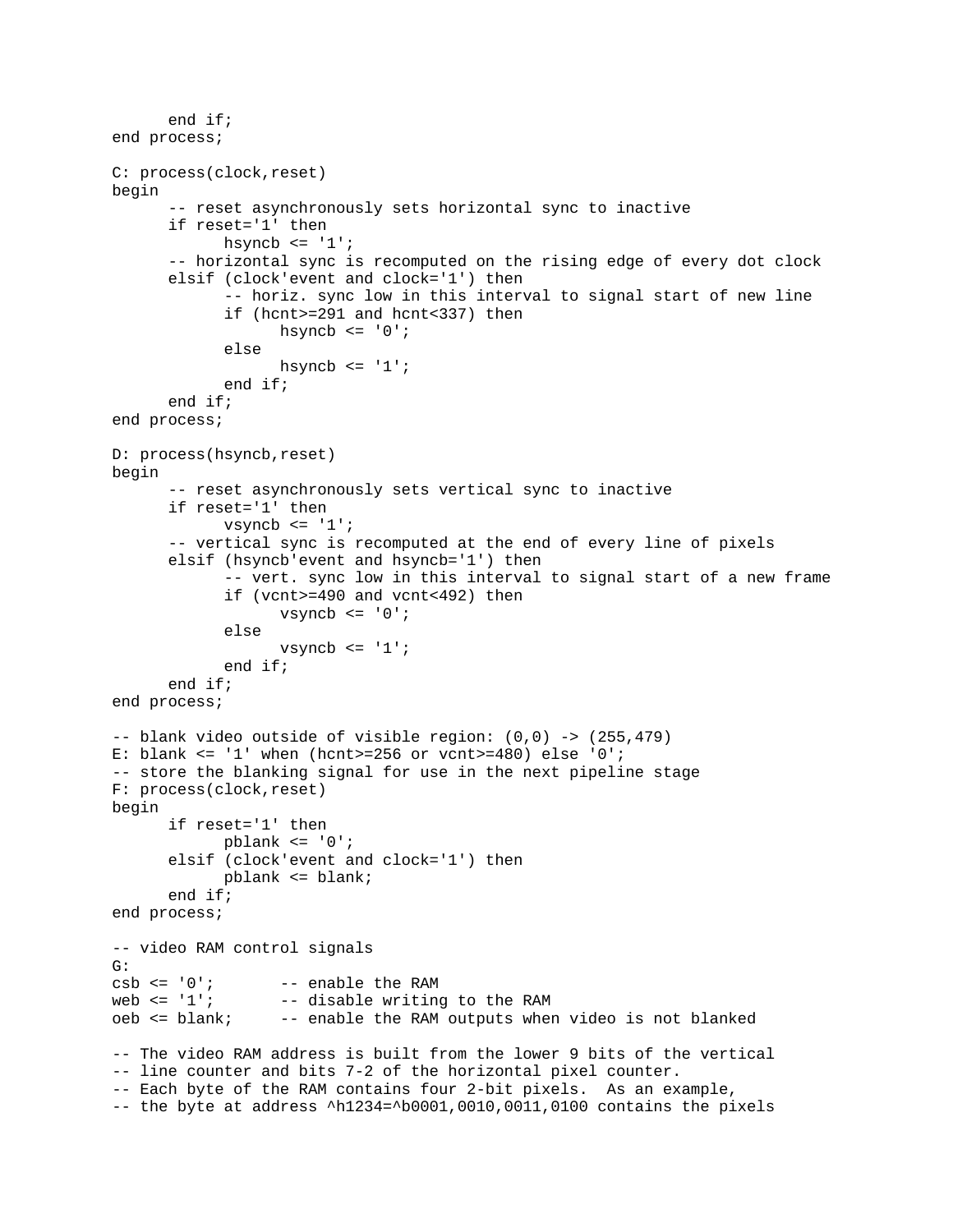```
-- at (row, col) of (\hbox{\tt 'h048,~hD0},(\hbox{\tt 'h048,~hD1},(\hbox{\tt 'h048,~hD2},(\hbox{\tt 'h048,~hD3}).H: addr <= vcnt(8 downto 0) & hcnt(7 downto 2);
I: process(clock,reset)
begin
      -- clear the pixel register on reset
      if reset='1' then
            pixrg <= "00000000";
      -- pixel clock controls changes in pixel register
      elsif (clock'event and clock='1') then
            -- the pixel register is loaded with the contents of the video
            -- RAM location when the lower two bits of the horiz. counter
            -- are both zero. The active pixel is in the lower two bits
            -- of the pixel register. For the next 3 clocks, the pixel
            -- register is right-shifted by two bits to bring the other
            -- pixels in the register into the active position.
            if hcnt(1 downto 0) = "00" then
                  pixrg <= data; -- load 4 pixels from RAM
            else
                  pixrg \le "00" & pixrg(7 downto 2); -- right-shift pixel
register
            end if;
      end if;
end process;
-- the color mapper translates each 2-bit pixel into a 6-bit
-- color value. When the video signal is blanked, the color
-- is forced to zero (black).
J: process(clock,reset)
begin
      -- blank the video on reset
      if reset='1' then
            rgb <= "000000";
      -- update the color outputs on every dot clock
      elsif (clock'event and clock='1') then
            -- map the pixel to a color if the video is not blanked
            if pblank='0' then
                  case pixrg(1 downto 0) is
                        when "00" => rgb <= "110000"; -- red
                        when "01" => rqb \le rq001100"; -- qreen
                        when "10" => rqb \le rq000011"; -- blue
                        when others => rqb \leq 1111111"; -- white
                  end case;
            -- otherwise, output black if the video is blanked
            else
                  rgb <= "000000"; -- black
            end if;
      end if;
end process;
end vgacore_arch;
```
**Listing 5: VHDL code for a VGA signal generator.**